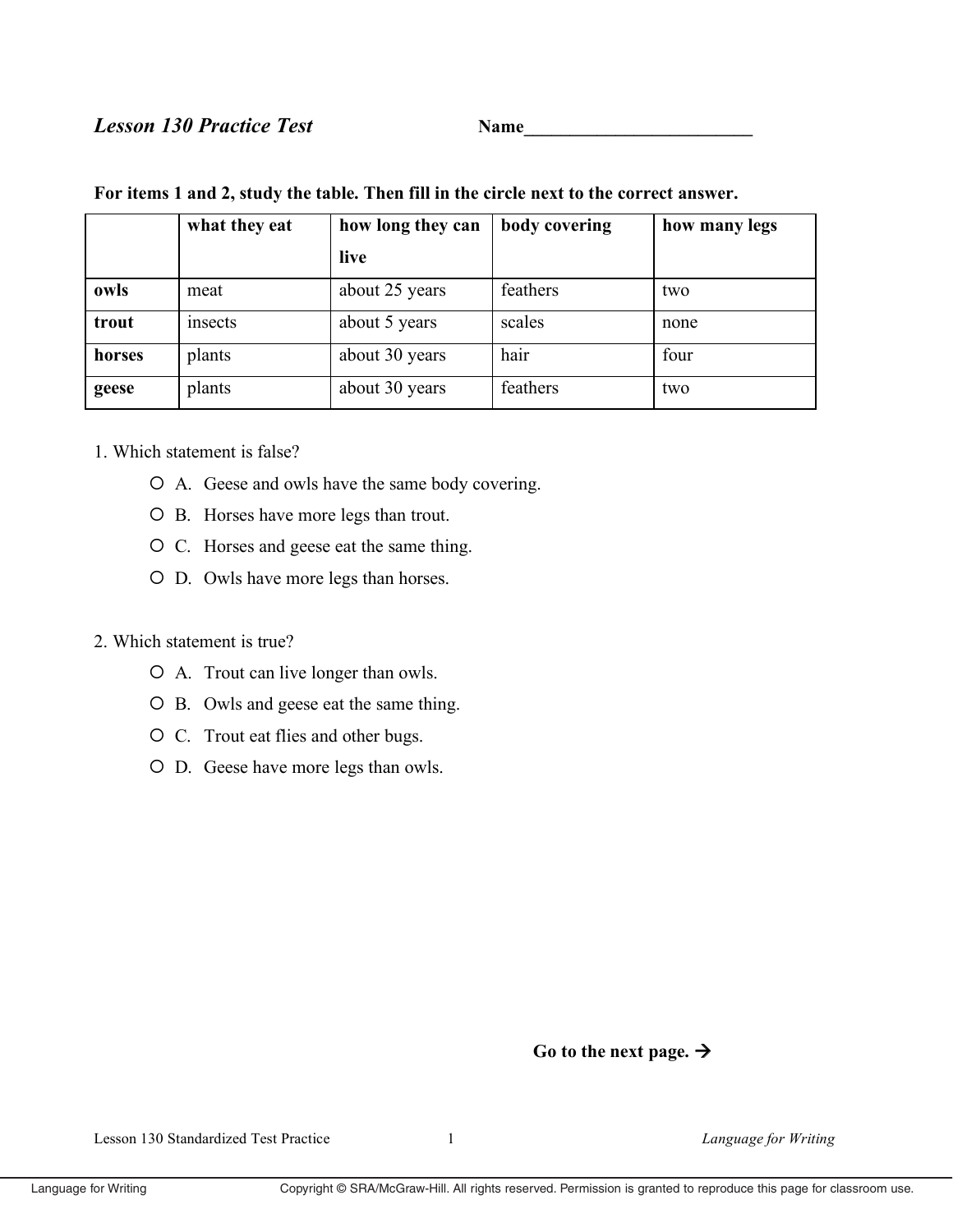### For items 3 and 4, study the menus. Then fill in the circle next to the correct answer.

| <b>Fish House A</b>  |        |                      | <b>Fish House B</b> |  |  |
|----------------------|--------|----------------------|---------------------|--|--|
| Fish and chips       | \$4.95 | Fish and chips       | \$4.95              |  |  |
| Shrimp burger \$3.95 |        | Shrimp burger \$4.95 |                     |  |  |
| Clam chowder \$2.95  |        | Clam shower          | \$2.95              |  |  |
| Tuna salad           | \$2.95 | Tuna salad           | \$2.95              |  |  |

3. One of the items at Fish House B costs more than the same item at Fish House A. Which item?

- O A. Fish and chips
- O B. Shrimp burger
- O C. Clam chowder
- O D. Tuna salad

#### 4. One of the items at Fish House A is spelled differently than the same item at Fish House B.

Which item?

- O A. Fish and chips
- O B. Shrimp burger
- O C. Clam chowder
- O D. Tuna salad

## Go to the next page.  $\rightarrow$

 $\overline{2}$ 

Language for Writing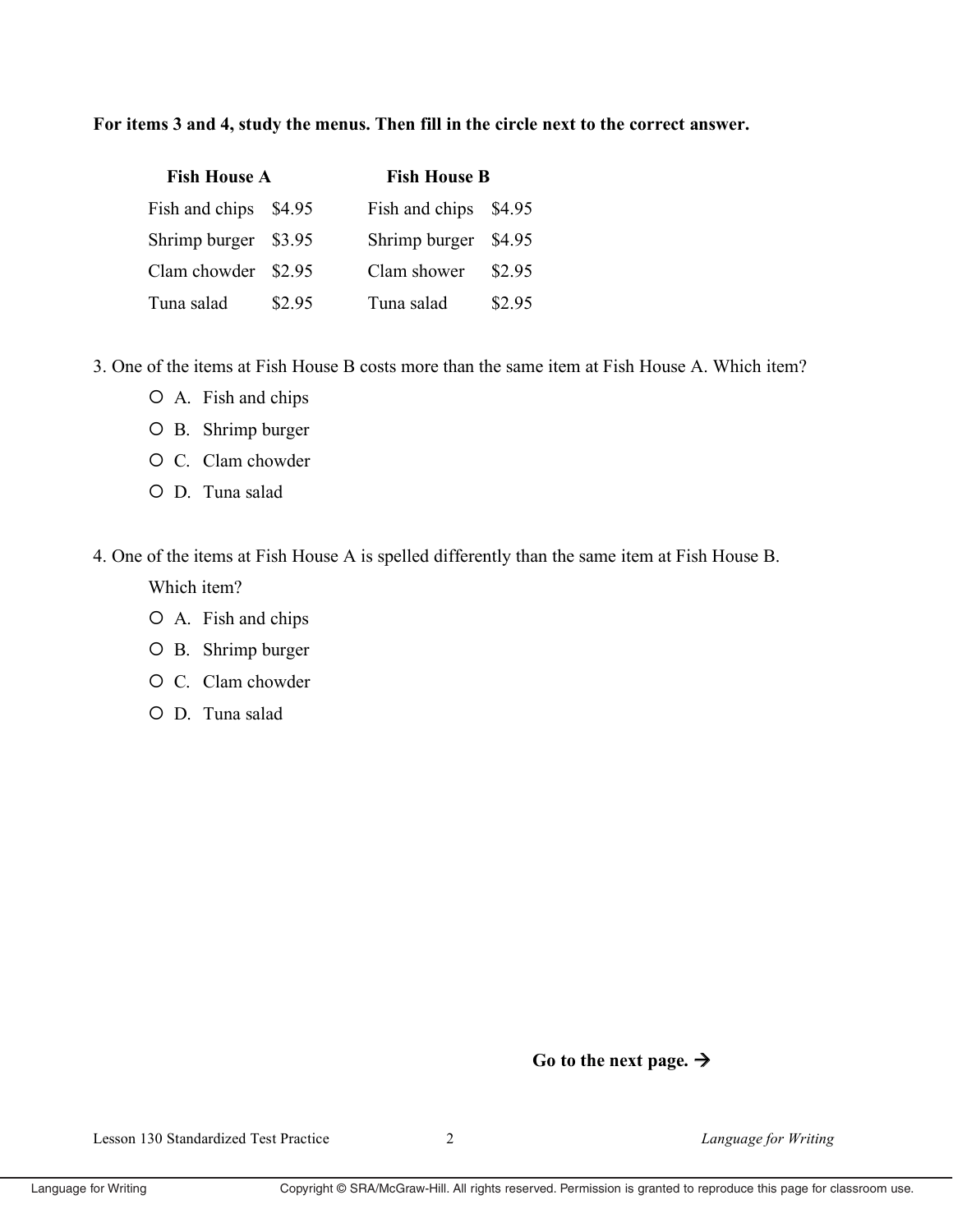#### For items 5 and 6, fill in the circle next to the correct answer.

5. Which verb goes in the blank to make a correct sentence in the present tense?

The tiger lots of stripes.

- O A. have
- $O$  B. has
- O C. had
- O D. hadn't

6. Complete this analogy: Trees are to tall as flowers are to \_\_\_\_.

- O A. short
- $O$  B. pretty
- O C. leaves
- O D. branches

### For items 7 and 8, write your answers on the lines.

7. Write this sentence the correct way.

*i* cant open the door because its stuck lenny said

# Go to the next page.  $\rightarrow$

Language for Writing